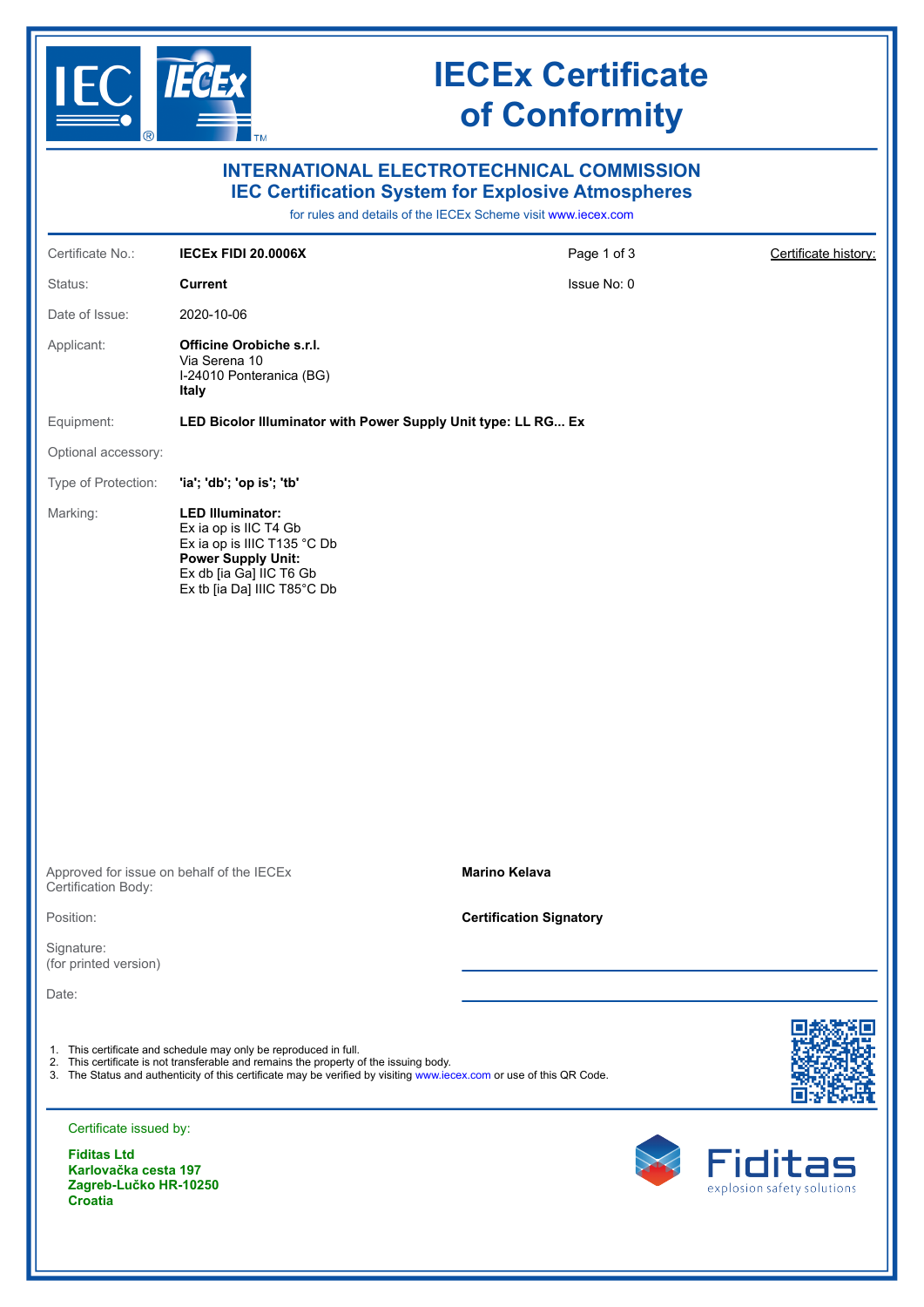

## **IECEx Certificate of Conformity**

| Certificate No.:                                                                                                                                                                                                                                                                                                                                                                                                                                                                                         | <b>IECEX FIDI 20.0006X</b>                                                                                                                                   | Page 2 of 3 |  |  |
|----------------------------------------------------------------------------------------------------------------------------------------------------------------------------------------------------------------------------------------------------------------------------------------------------------------------------------------------------------------------------------------------------------------------------------------------------------------------------------------------------------|--------------------------------------------------------------------------------------------------------------------------------------------------------------|-------------|--|--|
| Date of issue:                                                                                                                                                                                                                                                                                                                                                                                                                                                                                           | 2020-10-06                                                                                                                                                   | Issue No: 0 |  |  |
| Manufacturer:                                                                                                                                                                                                                                                                                                                                                                                                                                                                                            | Officine Orobiche s.r.l.<br>Via Serena 10<br>I-24010 Ponteranica (BG)<br>Italy                                                                               |             |  |  |
| Additional<br>manufacturing<br>locations:                                                                                                                                                                                                                                                                                                                                                                                                                                                                |                                                                                                                                                              |             |  |  |
| This certificate is issued as verification that a sample(s), representative of production, was assessed and tested and found to comply with the<br>IEC Standard list below and that the manufacturer's quality system, relating to the Ex products covered by this certificate, was assessed and<br>found to comply with the IECEx Quality system requirements. This certificate is granted subject to the conditions as set out in IECEx Scheme<br>Rules, IECEx 02 and Operational Documents as amended |                                                                                                                                                              |             |  |  |
| <b>STANDARDS</b> :<br>The equipment and any acceptable variations to it specified in the schedule of this certificate and the identified documents, was found<br>to comply with the following standards                                                                                                                                                                                                                                                                                                  |                                                                                                                                                              |             |  |  |
| IEC 60079-0:2011<br>Edition:6.0                                                                                                                                                                                                                                                                                                                                                                                                                                                                          | Explosive atmospheres - Part 0: General requirements                                                                                                         |             |  |  |
| IEC 60079-1:2014-06 Explosive atmospheres - Part 1: Equipment protection by flameproof enclosures "d"<br>Edition: 7.0                                                                                                                                                                                                                                                                                                                                                                                    |                                                                                                                                                              |             |  |  |
| IEC 60079-11:2011<br>Edition:6.0                                                                                                                                                                                                                                                                                                                                                                                                                                                                         | Explosive atmospheres - Part 11: Equipment protection by intrinsic safety "i"                                                                                |             |  |  |
| <b>IEC</b><br>60079-25:2010-02<br>Edition: 2.0                                                                                                                                                                                                                                                                                                                                                                                                                                                           | Explosive atmospheres – Part 25: Intrinsically safe electrical systems                                                                                       |             |  |  |
| IEC 60079-28:2015<br>Edition:2                                                                                                                                                                                                                                                                                                                                                                                                                                                                           | Explosive atmospheres - Part 28: Protection of equipment and transmission systems using optical radiation                                                    |             |  |  |
| IEC 60079-31:2013<br>Edition:2                                                                                                                                                                                                                                                                                                                                                                                                                                                                           | Explosive atmospheres - Part 31: Equipment dust ignition protection by enclosure "t"                                                                         |             |  |  |
|                                                                                                                                                                                                                                                                                                                                                                                                                                                                                                          | This Certificate does not indicate compliance with safety and performance requirements<br>other than those expressly included in the Standards listed above. |             |  |  |

**TEST & ASSESSMENT REPORTS:** A sample(s) of the equipment listed has successfully met the examination and test requirements as recorded in:

Test Report:

[HR/FIDI/ExTR20.0004/00](https://www.iecex-certs.com/deliverables/REPORT/66868/view)

Quality Assessment Report:

[IT/CES/QAR16.0002/04](https://www.iecex-certs.com/deliverables/REPORT/64446/view)